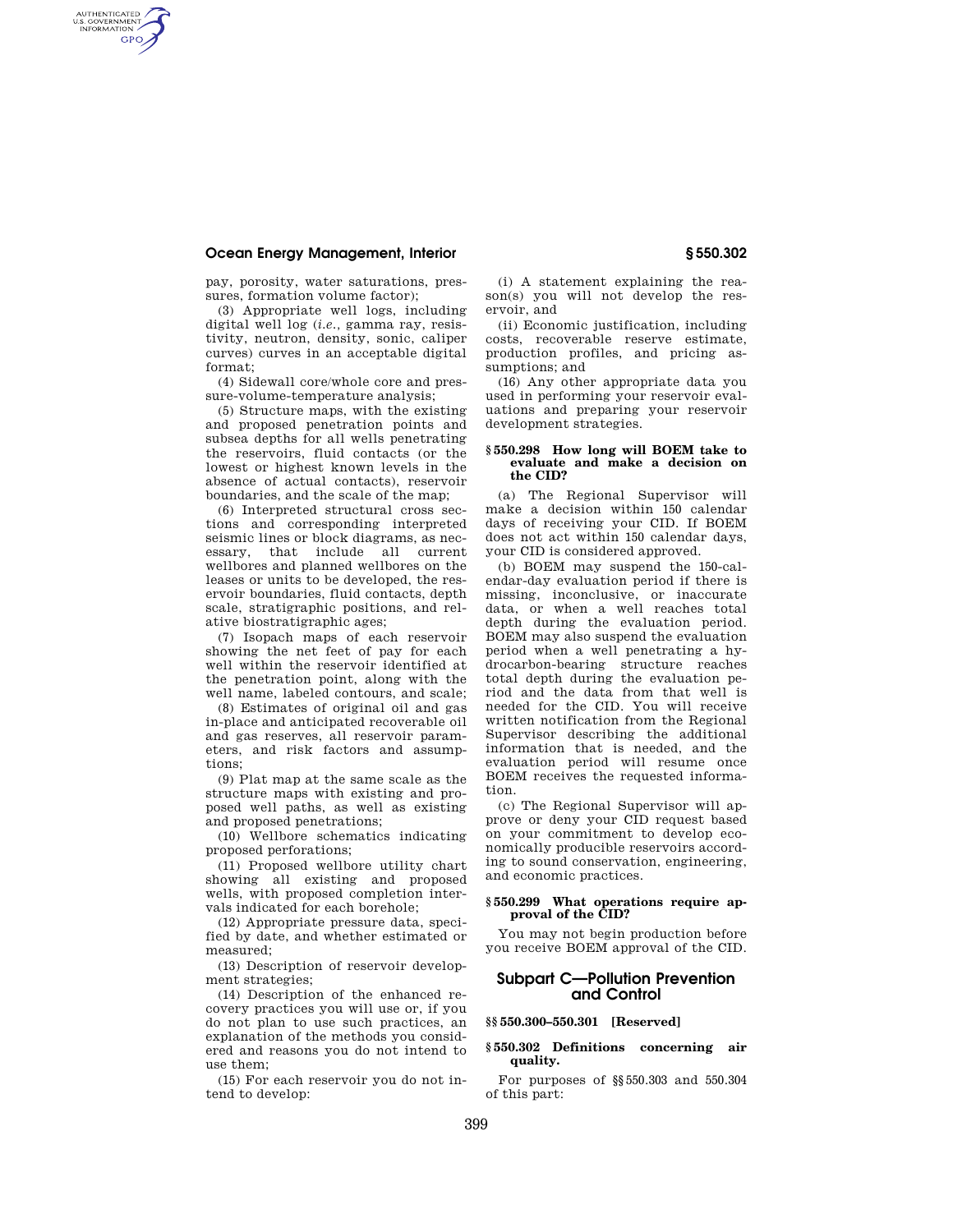**§ 550.303 30 CFR Ch. V (7–1–17 Edition)** 

*Air pollutant* means any combination of agents for which the Environmental Protection Agency (EPA) has established, pursuant to section 109 of the Clean Air Act, national primary or secondary ambient air quality standards.

*Attainment area* means, for any air pollutant, an area which is shown by monitored data or which is calculated by air quality modeling (or other methods determined by the Administrator of EPA to be reliable) not to exceed any primary or secondary ambient air quality standards established by EPA.

*Best available control technology (BACT)* means an emission limitation based on the maximum degree of reduction for each air pollutant subject to regulation, taking into account energy, environmental and economic impacts, and other costs. The BACT shall be verified on a case-by-case basis by the Regional Supervisor and may include reductions achieved through the application of processes, systems, and techniques for the control of each air pollutant.

*Emission offsets* mean emission reductions obtained from facilities, either onshore or offshore, other than the facility or facilities covered by the proposed Exploration Plan or Development and Production Plan.

*Existing facility* is an OCS facility described in an Exploration Plan or a Development and Production Plan submitted or approved prior to June 2, 1980.

*Facility* means any installation or device permanently or temporarily attached to the seabed which is used for exploration, development, and production activities for oil, gas, or sulphur and which emits or has the potential to emit any air pollutant from one or more sources. All equipment directly associated with the installation or device shall be considered part of a single facility if the equipment is dependent on, or affects the processes of, the installation or device. During production, multiple installations or devices will be considered to be a single facility if the installations or devices are directly related to the production of oil, gas, or sulphur at a single site. Any vessel used to transfer production from an offshore facility shall be considered

part of the facility while physically attached to it.

*Nonattainment area* means, for any air pollutant, an area which is shown by monitored data or which is calculated by air quality modeling (or other methods determined by the Administrator of EPA to be reliable) to exceed any primary or secondary ambient air quality standard established by EPA.

*Projected emissions* mean emissions, either controlled or uncontrolled, from a source(s).

*Source* means an emission point. Several sources may be included within a single facility.

*Temporary facility* means activities associated with the construction of platforms offshore or with facilities related to exploration for or development of offshore oil and gas resources which are conducted in one location for less than 3 years.

*Volatile organic compound (VOC)*  means any organic compound which is emitted to the atmosphere as a vapor. The unreactive compounds are exempt from the above definition.

#### **§ 550.303 Facilities described in a new or revised Exploration Plan or Development and Production Plan.**

(a) *New plans.* All Exploration Plans and Development and Production Plans shall include the information required to make the necessary findings under paragraphs (d) through (i) of this section, and the lessee shall comply with the requirements of this section as necessary.

(b) *Applicability of §550.303 to existing facilities.* (1) The Regional Supervisor may review any Exploration Plan or Development and Production Plan to determine whether any facility described in the plan should be subject to review under this section and has the potential to significantly affect the air quality of an onshore area. To make these decisions, the Regional Supervisor shall consider the distance of the facility from shore, the size of the facility, the number of sources planned for the facility and their operational status, and the air quality status of the onshore area.

(2) For a facility identified by the Regional Supervisor in paragraph (b)(1) of this section, the Regional Supervisor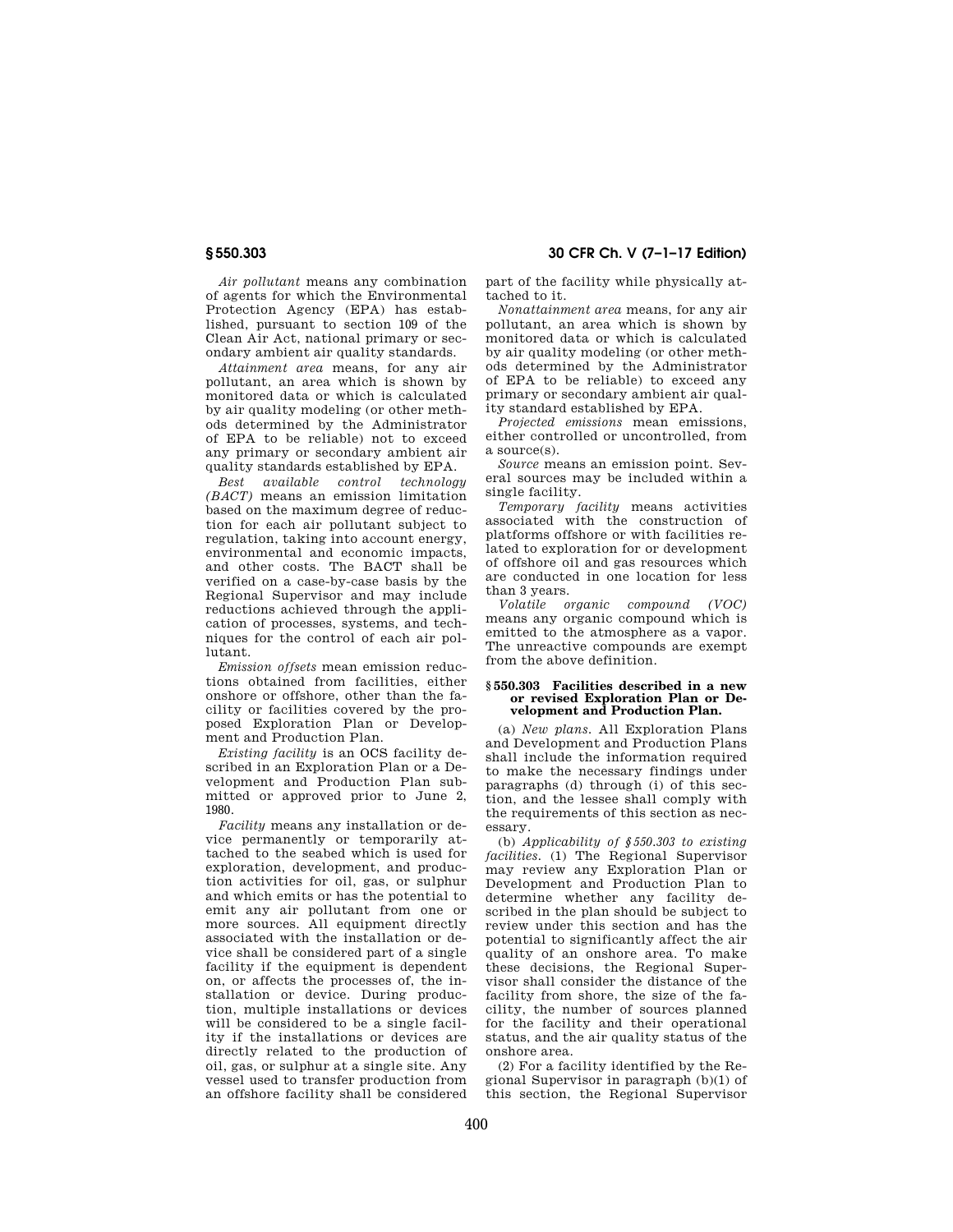shall require the lessee to refer to the information required in §550.218 or §550.249 of this part and to submit only that information required to make the necessary findings under paragraphs (d) through (i) of this section. The lessee shall submit this information within 120 days of the Regional Supervisor's determination or within a longer period of time at the discretion of the Regional Supervisor. The lessee shall comply with the requirements of this section as necessary.

(c) *Revised facilities.* All revised Exploration Plans and Development and Production Plans shall include the information required to make the necessary findings under paragraphs (d) through (i) of this section. The lessee shall comply with the requirements of this section as necessary.

(d) *Exemption formulas.* To determine whether a facility described in a new, modified, or revised Exploration Plan or Development and Production Plan is exempt from further air quality review, the lessee shall use the highest annualtotal amount of emissions from the facility for each air pollutant calculated in §550.249(a) or §550.218(a) of this part and compare these emissions to the emission exemption amount ''E'' for each air pollutant calculated using the following formulas:  $E = 3400D\frac{2}{3}$  for carbon monoxide (CO); and  $E = 33.3D$  for total suspended particulates (TSP), sulphur dioxide  $(SO<sub>2</sub>)$ , nitrogen oxides  $(NO<sub>x</sub>)$ , and VOC (where E is the emission exemption amount expressed in tons per year, and D is the distance of the proposed facility from the closest onshore area of a State expressed in statute miles). If the amount of these projected emissions is less than or equal to the emission exemption amount ''E'' for the air pollutant, the facility is exempt from further air quality review required under paragraphs (e) through (i) of this section.

(e) *Significance levels.* For a facility not exempt under paragraph (d) of this section for air pollutants other than VOC, the lessee shall use an approved air quality model to determine whether the projected emissions of those air pollutants from the facility result in an onshore ambient air concentration above the following significance levels:

SIGNIFICANCE LEVELS-AIR POLLUTANT CONCENTRATIONS

 $[µq/m3]$ 

| Air pollutant           | Averaging time (hours) |  |          |            |       |
|-------------------------|------------------------|--|----------|------------|-------|
|                         | Annual                 |  |          |            |       |
| <b>TSP</b><br><b>NO</b> |                        |  | <br><br> | 25<br><br> |       |
|                         |                        |  |          |            | 2.000 |

(f) *Significance determinations.* (1) The projected emissions of any air pollutant other than VOC from any facility which result in an onshore ambient air concentration above the significance level determined under paragraph (e) of this section for that air pollutant, shall be deemed to significantly affect the air quality of the onshore area for that air pollutant.

(2) The projected emissions of VOC from any facility which is not exempt under paragraph (d) of this section for that air pollutant shall be deemed to significantly affect the air quality of the onshore area for VOC.

(g) *Controls required.* (1) The projected emissions of any air pollutant other

than VOC from any facility, except a temporary facility, which significantly affect the quality of a nonattainment area, shall be fully reduced. This shall be done through the application of BACT and, if additional reductions are necessary, through the application of additional emission controls or through the acquisition of offshore or onshore offsets.

(2) The projected emissions of any air pollutant other than VOC from any facility which significantly affect the air quality of an attainment or unclassifiable area shall be reduced through the application of BACT.

(i)(A) Except for temporary facilities, the lessee also shall use an approved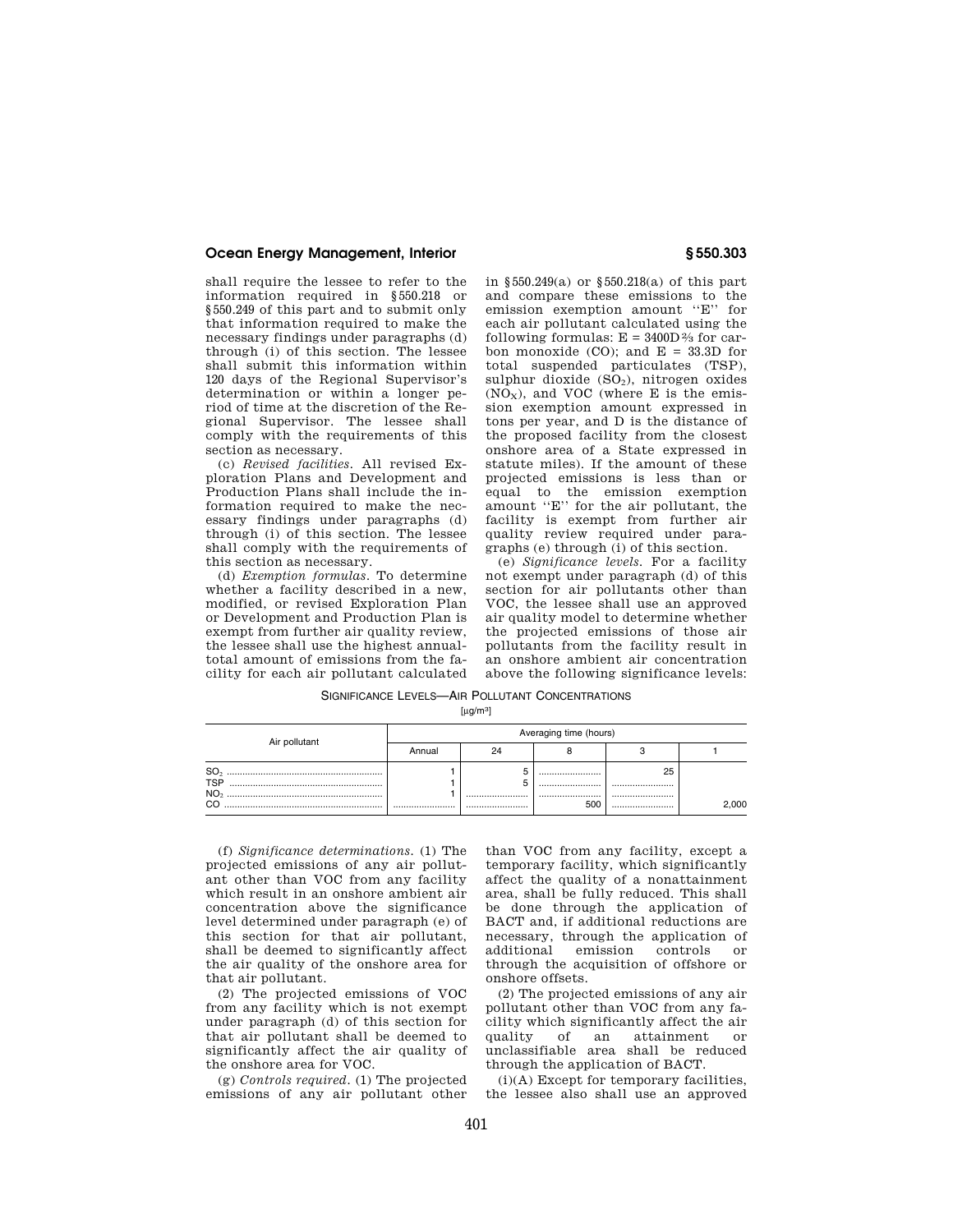## **§ 550.303 30 CFR Ch. V (7–1–17 Edition)**

air quality model to determine whether the emissions of TSP or  $SO<sub>2</sub>$  that remain after the application of BACT cause the following maximum allowable increases over the baseline concentrations established in 40 CFR 52.21 to be exceeded in the attainment or unclassifiable area:

MAXIMUM ALLOWABLE CONCENTRATION INCREASES  $[\mu g/m^3]$ 

|               | Averaging times          |                    |                   |
|---------------|--------------------------|--------------------|-------------------|
| Air pollutant | Annual mean <sup>1</sup> | 24-hour<br>maximum | 3-hour<br>maximum |
| Class I:      |                          |                    |                   |
| TSP           | 5                        | 10                 |                   |
|               | n                        |                    | 25                |
| Class II:     |                          |                    |                   |
| TSP           | 19                       | 37                 |                   |
|               | 20                       | 91                 | 512               |
| Class III:    |                          |                    |                   |
| TSP           | 37                       | 75                 |                   |
|               | 40                       | 182                | 700               |

1 For TSP-geometric: For SO<sub>2</sub>-arithmetric.

(B) No concentration of an air pollutant shall exceed the concentration permitted under the national secondary ambient air quality standard or the concentration permitted under the national primary air quality standard, whichever concentration is lowest for the air pollutant for the period of exposure. For any period other than the annual period, the applicable maximum allowable increase may be exceeded during one such period per year at any one onshore location.

(ii) If the maximum allowable increases are exceeded, the lessee shall apply whatever additional emission controls are necessary to reduce or offset the remaining emissions of TSP or SO<sup>2</sup> so that concentrations in the onshore ambient air of an attainment or unclassifiable area do not exceed the maximum allowable increases.

(3)(i) The projected emissions of VOC from any facility, except a temporary facility, which significantly affect the onshore air quality of a nonattainment area shall be fully reduced. This shall be done through the application of BACT and, if additional reductions are necessary, through the application of<br>additional emission controls or emission controls or through the acquisition of offshore or onshore offsets.

(ii) The projected emissions of VOC from any facility which significantly affect the onshore air quality of an attainment area shall be reduced through the application of BACT.

(4)(i) If projected emissions from a facility significantly affect the onshore air quality of both a nonattainment and an attainment or unclassifiable area, the regulatory requirements applicable to projected emissions significantly affecting a nonattainment area shall apply.

(ii) If projected emissions from a facility significantly affect the onshore air quality of more than one class of attainment area, the lessee must reduce projected emissions to meet the maximum allowable increases specified for each class in paragraph  $(g)(2)(i)$  of this section.

(h) *Controls required on temporary facilities.* The lessee shall apply BACT to reduce projected emissions of any air pollutant from a temporary facility which significantly affects the air quality of an onshore area of a State.

(i) *Emission offsets.* When emission offsets are to be obtained, the lessee must demonstrate that the offsets are equivalent in nature and quantity to the projected emissions that must be reduced after the application of BACT; a binding commitment exists between the lessee and the owner or owners of the source or sources; the appropriate air quality control jurisdiction has been notified of the need to revise the State Implementation Plan to include the information regarding the offsets; and the required offsets come from sources which affect the air quality of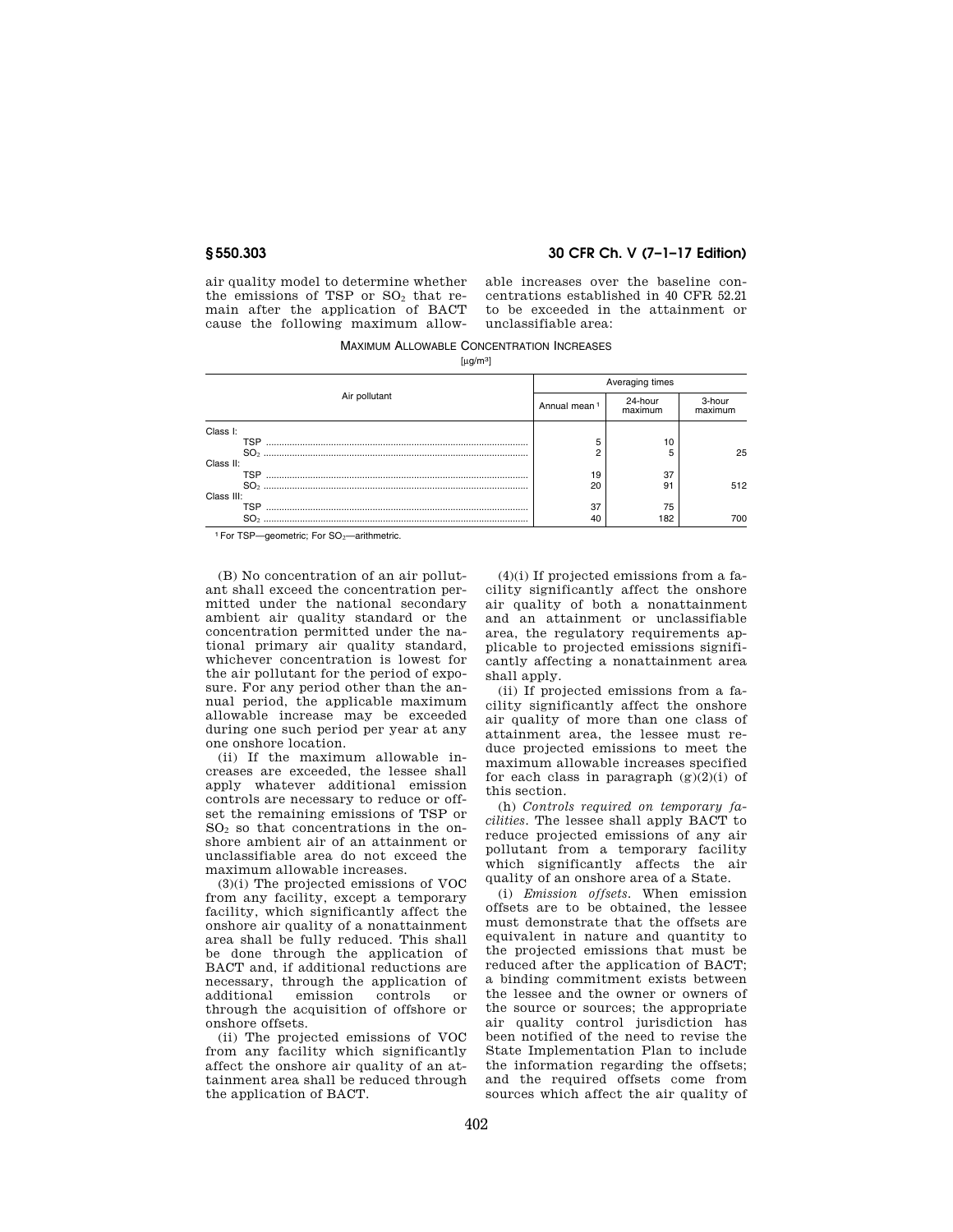the area significantly affected by the lessee's offshore operations.

(j) *Review of facilities with emissions below the exemption amount.* If, during the review of a new, modified, or revised Exploration Plan or Development and Production Plan, the Regional Supervisor determines or an affected State submits information to the Regional Supervisor which demonstrates, in the judgment of the Regional Supervisor, that projected emissions from an otherwise exempt facility will, either individually or in combination with other facilities in the area, significantly affect the air quality of an onshore area, then the Regional Supervisor shall require the lessee to submit additional information to determine whether emission control measures are necessary. The lessee shall be given the opportunity to present information to the Regional Supervisor which demonstrates that the exempt facility is not significantly affecting the air quality of an onshore area of the State.

(k) *Emission monitoring requirements.*  The lessee shall monitor, in a manner approved or prescribed by the Regional Supervisor, emissions from the facility. The lessee shall submit this information monthly in a manner and form approved or prescribed by the Regional Supervisor.

(l) *Collection of meteorological data.*  The Regional Supervisor may require the lessee to collect, for a period of time and in a manner approved or prescribed by the Regional Supervisor, and submit meteorological data from a facility.

#### **§ 550.304 Existing facilities.**

(a) *Process leading to review of an existing facility.* (1) An affected State may request that the Regional Supervisor supply basic emission data from existing facilities when such data are needed for the updating of the State's emission inventory. In submitting the request, the State must demonstrate that similar offshore and onshore facilities in areas under the State's jurisdiction are also included in the emission inventory.

(2) The Regional Supervisor may require lessees of existing facilities to submit basic emission data to a State submitting a request under paragraph (a)(1) of this section.

(3) The State submitting a request under paragraph  $(a)(1)$  of this section may submit information from its emission inventory which indicates that emissions from existing facilities may be significantly affecting the air quality of the onshore area of the State. The lessee shall be given the opportunity to present information to the<br>Regional Supervisor which dem-Supervisor onstrates that the facility is not significantly affecting the air quality of the State.

(4) The Regional Supervisor shall evaluate the information submitted under paragraph (a)(3) of this section and shall determine, based on the basic emission data, available meteorological data, and the distance of the facility or facilities from the onshore area, whether any existing facility has the potential to significantly affect the air quality of the onshore area of the State.

(5) If the Regional Supervisor determines that no existing facility has the potential to significantly affect the air quality of the onshore area of the State submitting information under paragraph  $(a)(3)$  of this section, the Regional Supervisor shall notify the State of and explain the reasons for this finding.

(6) If the Regional Supervisor determines that an existing facility has the potential to significantly affect the air quality of an onshore area of the State submitting information under paragraph (a)(3) of this section, the Regional Supervisor shall require the lessee to refer to the information requirements under §550.218 or §550.249 of this part and submit only that information required to make the necessary findings under paragraphs (b) through (e) of this section. The lessee shall submit this information within 120 days of the Regional Supervisor's determination or within a longer period of time at the discretion of the Regional Supervisor. The lessee shall comply with the requirements of this section as necessary.

(b) *Exemption formulas.* To determine whether an existing facility is exempt from further air quality review, the lessee shall use the highest annual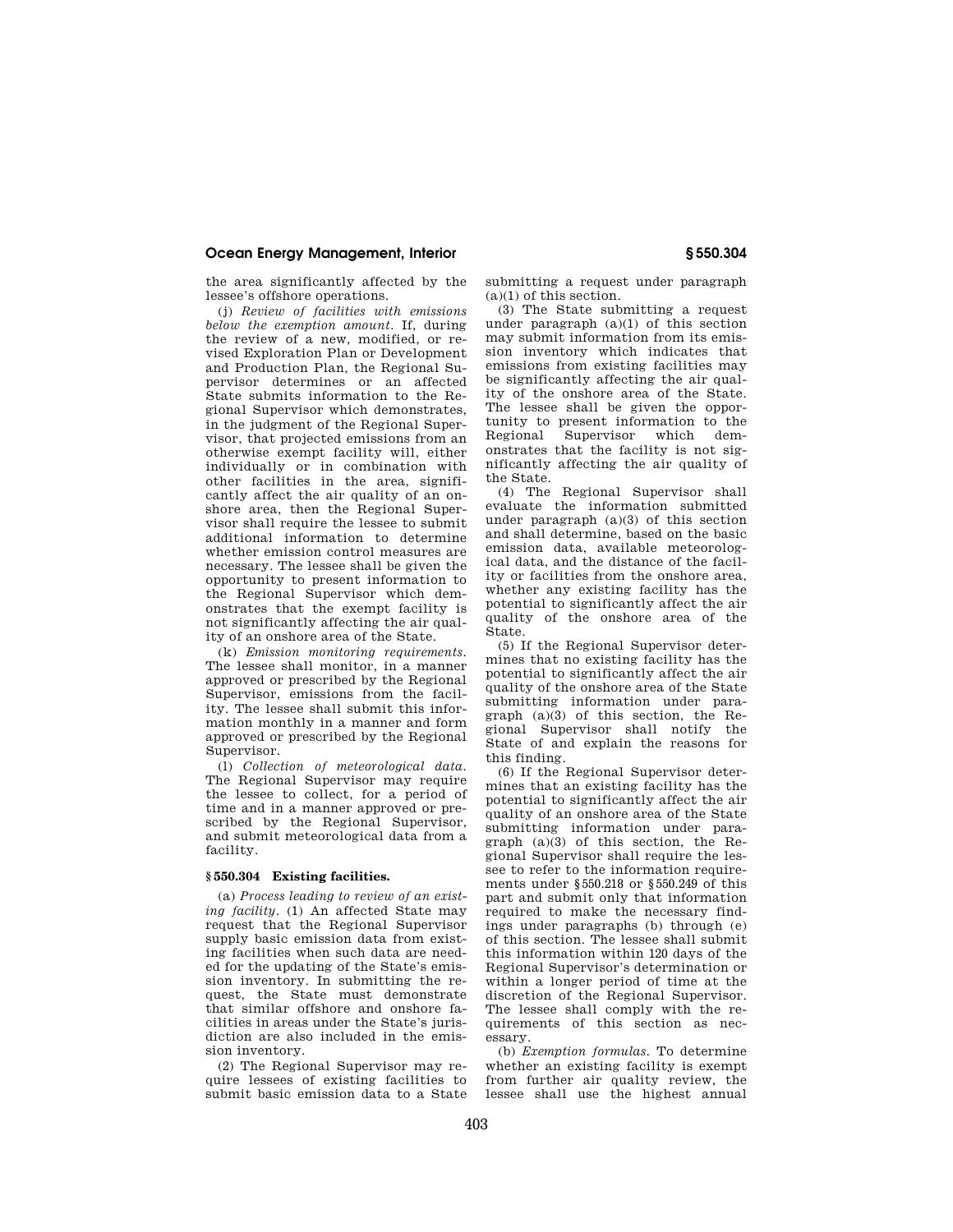**§ 550.304 30 CFR Ch. V (7–1–17 Edition)** 

total amount of emissions from the facility for each air pollutant calculated in §550.218(a) or §550.249(a) of this part and compare these emissions to the emission exemption amount ''E'' for each air pollutant calculated using the following formulas:  $E = 3400D^{2/3}$  for CO; and  $E = 33.3D$  for TSP, SO<sub>2</sub>, NO<sub>x</sub>, and VOC (where E is the emission exemption amount expressed in tons per year, and D is the distance of the facility from the closest onshore area of the State expressed in statute miles). If the amount of projected emissions is less than or equal to the emission exemp-

tion amount ''E'' for the air pollutant, the facility is exempt for that air pollutant from further air quality review required under paragraphs (c) through (e) of this section.

(c) *Significance levels.* For a facility not exempt under paragraph (b) of this section for air pollutants other than VOC, the lessee shall use an approved air quality model to determine whether projected emissions of those air pollutants from the facility result in an onshore ambient air concentration above the following significance levels:

SIGNIFICANCE LEVELS—AIR POLLUTANT CONCENTRATIONS

| [µG/M <sup>3]</sup> |
|---------------------|
|---------------------|

| Air pollutant                                    | Averaging time (hours) |      |          |                |       |
|--------------------------------------------------|------------------------|------|----------|----------------|-------|
|                                                  | Annual                 | 24   |          |                |       |
| <b>SO</b><br><b>TSP</b><br>NO <sub>2</sub><br>cс |                        | <br> | <br><br> | 25<br><br><br> | 2,000 |

(d) *Significance determinations.* (1) The projected emissions of any air pollutant other than VOC from any facility which result in an onshore ambient air concentration above the significance levels determined under paragraph (c) of this section for that air pollutant shall be deemed to significantly affect the air quality of the onshore area for that air pollutant.

(2) The projected emissions of VOC from any facility which is not exempt under paragraph (b) of this section for that air pollutant shall be deemed to significantly affect the air quality of the onshore area for VOC.

(e) *Controls required.* (1) The projected emissions of any air pollutant which significantly affect the air quality of an onshore area shall be reduced through the application of BACT.

(2) The lessee shall submit a compliance schedule for the application of BACT. If it is necessary to cease operations to allow for the installation of emission controls, the lessee may apply for a suspension of operations under the provisions of 30 CFR 250.174.

(f) *Review of facilities with emissions below the exemption amount.* If, during the review of the information required under paragraph (a)(6) of this section, the Regional Supervisor determines or an affected State submits information to the Regional Supervisor which demonstrates, in the judgment of the Regional Supervisor, that projected emissions from an otherwise exempt facility will, either individually or in combination with other facilities in the area, significantly affect the air quality of an onshore area, then the Regional Supervisor shall require the lessee to submit additional information to determine whether control measures are necessary. The lessee shall be given the opportunity to present information to the Regional Supervisor which demonstrates that the exempt facility is not significantly affecting the air quality of an onshore area of the State.

(g) *Emission monitoring requirements.*  The lessee shall monitor, in a manner approved or prescribed by the Regional Supervisor, emissions from the facility following the installation of emission controls. The lessee shall submit this information monthly in a manner and form approved or prescribed by the Regional Supervisor.

(h) *Collection of meteorological data.*  The Regional Supervisor may require the lessee to collect, for a period of